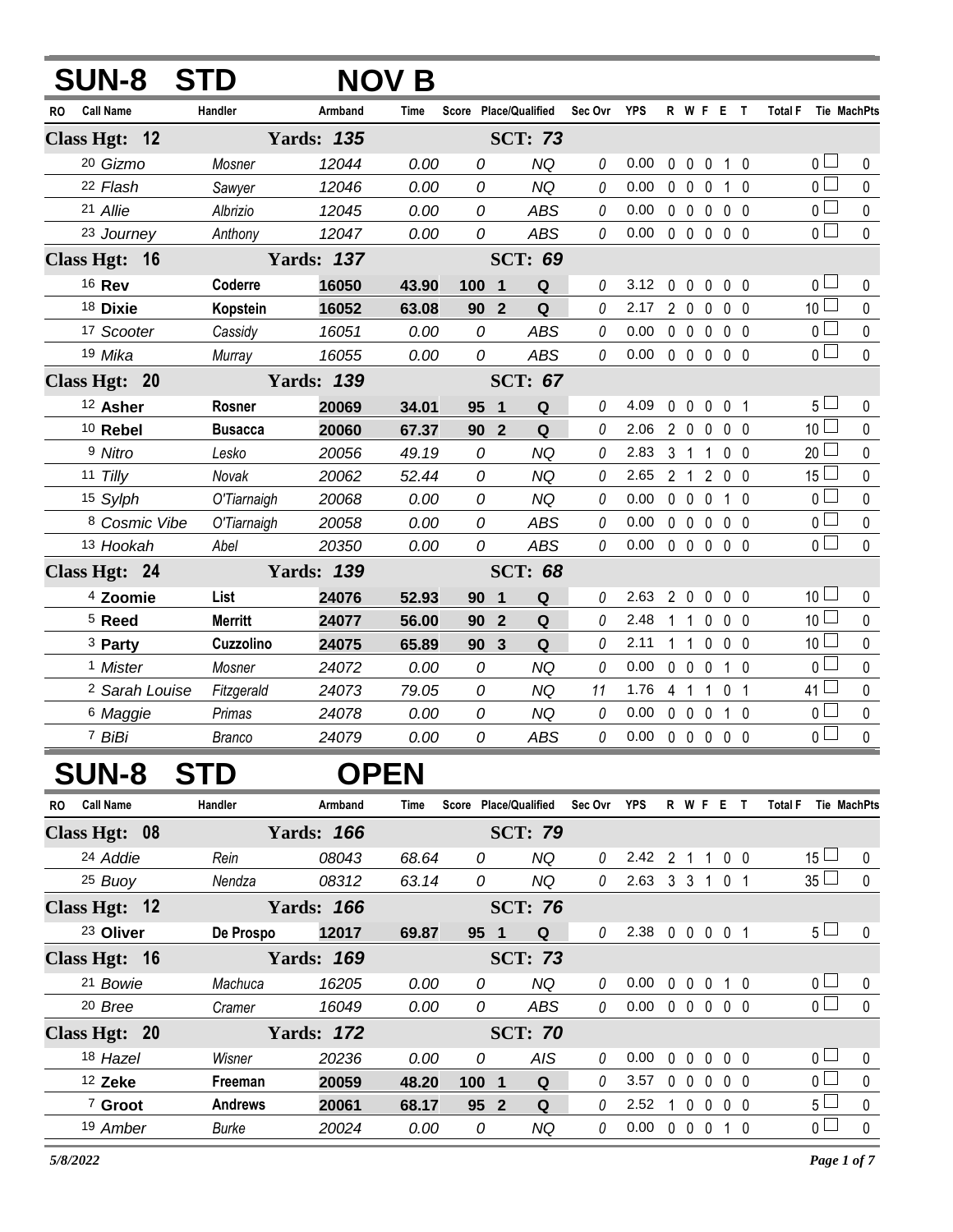|    | 10 Sylo                  | <b>Brown</b>         | 20026             | 72.67 | 0                              | NQ                    | 2              | 2.37           |                     |                   | 42201             |                | 39 L                          | 0         |
|----|--------------------------|----------------------|-------------------|-------|--------------------------------|-----------------------|----------------|----------------|---------------------|-------------------|-------------------|----------------|-------------------------------|-----------|
|    | 8 Mac                    | Wisner               | 20028             | 75.54 | 0                              | <b>NQ</b>             | 5              | 2.28           |                     | 3 <sub>2</sub>    | 3                 | $0\quad 0$     | 35L                           | 0         |
|    | 13 Hooey                 | Merwin               | 20067             | 47.13 | 0                              | ΝQ                    | 0              | 3.65           | 1                   | $\overline{1}$    | 1                 | 0 <sub>0</sub> | 10 <sup>L</sup>               | 0         |
|    | 15 Boomer                | Larsen               | 20342             | 0.00  | 0                              | <b>NQ</b>             | 0              | 0.00           |                     | $0\quad 0$        | $\mathbf 0$       | $1\quad0$      | 0 <sub>l</sub>                | 0         |
|    | 16 Piper                 | Revicki              | 20353             | 69.67 | 0                              | NQ                    | 0              | 2.47           | 4 1                 |                   | $\mathbf 0$       | $0\quad 0$     | 25 <sup>L</sup>               | 0         |
|    | 17 Fisher                | Snyder               | 20356             | 0.00  | 0                              | <b>NQ</b>             | 0              | 0.00           |                     | $0\quad 0$        | $\mathbf 0$       | $1\quad0$      | 0 <sup>L</sup>                | 0         |
|    | <sup>9</sup> Maggie Mae  | Peticolas            | 20025             | 0.00  | 0                              | <b>ABS</b>            | 0              | 0.00           | $0\quad 0$          |                   | $\mathbf 0$       | $0\quad 0$     | 0 <sup>L</sup>                | 0         |
|    | 11 Lucy                  | Meyer                | 20029             | 0.00  | 0                              | <b>ABS</b>            | 0              | 0.00           |                     | $0\quad 0$        | $\overline{0}$    | 0 <sub>0</sub> | 0 <sup>1</sup>                | $\pmb{0}$ |
|    | 14 Brehon                | Lazaro-Sweeney 20335 |                   | 0.00  | 0                              | <b>ABS</b>            | 0              | 0.00           |                     |                   | 00000             |                | 0 <sup>1</sup>                | 0         |
|    | Class Hgt: 24            |                      | <b>Yards: 172</b> |       |                                | <b>SCT: 72</b>        |                |                |                     |                   |                   |                |                               |           |
|    | 6 Tallulah               | <b>Burke</b>         | 24363             | 57.24 | 100<br>$\overline{\mathbf{1}}$ | Q                     | 0              | 3.00           | $\mathbf 0$         | $\mathbf{0}$      | $\mathbf 0$       | 0 <sub>0</sub> | 0 <sup>1</sup>                | 0         |
|    | <sup>2</sup> Xan         | Beiser               | 24030             | 54.00 | 0                              | NQ                    | 0              | 3.19           | 2 <sub>1</sub>      |                   | 1                 | 0 <sub>0</sub> | 15 <sup>L</sup>               | 0         |
|    | 3 Neo                    | Rutkowski            | 24031             | 0.00  | 0                              | <b>NQ</b>             | 0              | 0.00           |                     | $0\quad 0$        | $\mathbf 0$       | $1\quad0$      | 0 <sup>1</sup>                | 0         |
|    | <sup>1</sup> Conway      | Koster               | 24071             | 0.00  | 0                              | ΝQ                    | 0              | 0.00           | $0\quad 0$          |                   | $\mathbf 0$       | 10             | 0 <sub>0</sub>                | 0         |
|    | <sup>5</sup> Owens       | Koster               | 24080             | 59.22 | 0                              | <b>NQ</b>             | 0              | 2.90           | 3 <sub>0</sub>      |                   | -1                | $0\quad 0$     | 15 <sub>–</sub>               | 0         |
|    | 4 Monroe                 | Schmidt              | 24361             | 0.00  | 0                              | NQ                    | 0              | 0.00           |                     |                   | 0 0 0 1 0         |                | 0 <sub>0</sub>                | 0         |
|    |                          |                      |                   |       |                                |                       |                |                |                     |                   |                   |                |                               |           |
|    | <b>SUN-8</b>             | <b>STD</b>           | EX                |       |                                |                       |                |                |                     |                   |                   |                |                               |           |
| RO | <b>Call Name</b>         | Handler              | Armband           | Time  |                                | Score Place/Qualified | Sec Ovr        | <b>YPS</b>     |                     |                   | R W F E T         |                | Tie MachPts<br><b>Total F</b> |           |
|    | Class Hgt: 08            |                      | <b>Yards: 178</b> |       |                                | <b>SCT: 76</b>        |                |                |                     |                   |                   |                |                               |           |
|    | 187 Samson               | <b>Brady</b>         | 08316             | 64.00 | 100 1                          | Q                     | 0              | 2.78           | $\mathbf 0$         | $\mathbf 0$       | $\mathbf 0$       | $0\quad 0$     | 0 <sub>l</sub>                | 0         |
|    | 188 Journey              | Schroeder            | 08011             | 84.12 | 0                              | <b>NQ</b>             | 8              | 2.12           |                     | 3 <sub>3</sub>    | 3                 | $0\quad 0$     | 54                            | 0         |
|    | 184 Yogi                 | Snyder               | 08309             | 0.00  | 0                              | ΝQ                    | 0              | 0.00           | $0\quad 0$          |                   | 0                 | 10             | 0 <sub>l</sub>                | 0         |
|    | 185 Tipsy                | Simonelli            | 08310             | 64.51 | 0                              | ΝQ                    | 0              | 2.76           | 2 <sub>1</sub>      |                   | $\mathbf 0$       | $0\quad 0$     | $15\perp$                     | 0         |
|    | 186 Misty                | Niemann              | 08313             | 65.31 | 0                              | <b>NQ</b>             | $\theta$       | 2.73 2 1       |                     |                   | $\mathbf{1}$      | $0\quad 0$     | 15 <sup>1</sup>               | 0         |
|    | Class Hgt: 12            |                      | <b>Yards: 178</b> |       |                                | <b>SCT: 71</b>        |                |                |                     |                   |                   |                |                               |           |
|    | 156 Capri                | <b>Brady</b>         | 12318             | 80.88 | 0                              | <b>NQ</b>             | 9              | 2.20           | 4 <sub>1</sub>      |                   | 1                 | 0 <sub>0</sub> | 52 <sup>1</sup>               | 0         |
|    | 157 Liza                 | Rifkin-Mamaradl      | 12319             | 81.16 | 0                              | NQ                    | 10             | 2.19           | 4 2                 |                   | $\mathbf{0}$      | 0 <sub>0</sub> | $60 -$                        | 0         |
|    | 158 Jamie                | Hauser               | 12320             | 75.36 | 0                              | <b>NQ</b>             | $\overline{4}$ | 2.36           | 2 <sub>1</sub>      |                   | $\mathbf 0$       | $0\quad 0$     | 27 L                          | 0         |
|    | 159 River                | Christie             | 12321             | 57.44 | 0                              | NQ                    | 0              | 3.10 0 1 0 0 0 |                     |                   |                   |                | $5\Box$                       | 0         |
|    | Class Hgt: 16            |                      | <b>Yards: 184</b> |       |                                | <b>SCT: 70</b>        |                |                |                     |                   |                   |                |                               |           |
|    | 106 Tori                 | Mandich-Steiger      | 16326             | 0.00  | 0                              | AIS                   | 0              | 0.00           |                     |                   | 00000             |                | 0 <sub>0</sub>                | 0         |
|    | 104 Chay-lo (Cielo) Kane |                      | 16324             | 42.66 | 100 1                          | Q                     | 0              | 4.31           |                     | $0\quad 0$        | $\mathbf 0$       | $0\quad 0$     | 0 <sup>1</sup>                | 0         |
|    | 109 Dudley               | <b>Murray</b>        | 16330             | 64.60 | 100 2                          | Q                     | 0              | 2.85           |                     |                   | $0\quad 0\quad 0$ | $0\quad 0$     | 0 <sub>l</sub>                | 0         |
|    | 105 Murray               | Istvan               | 16325             | 66.29 | 0                              | NQ                    | 0              | 2.78           |                     | $0\quad 0\quad 0$ |                   | 1 0            | 0 <sub>1</sub>                | 0         |
|    | 107 Sierra               | Dershowitz           | 16328             | 39.25 | 0                              | <b>NQ</b>             | 0              | 4.69           | $0\quad 0$          |                   | 1 0 0             |                | 0 L                           | 0         |
|    | 108 Skyler               | Pollifrone           | 16329             | 59.14 | 0                              | ΝQ                    | 0              | 3.11           |                     | 2 <sub>1</sub>    | $\mathbf{1}$      | $0\quad 0$     | 15 <sup>2</sup>               | 0         |
|    | 110 Pinchi               | Seiter               | 16331             | 47.05 | 0                              | <b>NQ</b>             | 0              | 3.91           |                     |                   | 1 0 0 0 0         |                | 5 <sup>1</sup>                | 0         |
|    | 111 Enzo                 | Rifkin-Mamaradl      | 16332             | 67.00 | 0                              | NQ                    | 0              | 2.75           |                     |                   | 3 2 2 0 0         |                | 25 L                          | 0         |
|    | 112 Bea                  | Carlson              | 16334             | 0.00  | 0                              | ABS                   | 0              | 0.00           |                     |                   | 0 0 0 0 0         |                | 0 <sup>1</sup>                | 0         |
|    | Class Hgt: 20            |                      | <b>Yards: 190</b> |       |                                | <b>SCT: 66</b>        |                |                |                     |                   |                   |                |                               |           |
|    | 67 Clipper               | <b>Barber</b>        | 20346             | 62.33 | $100$ 1                        | Q                     | 0              | 3.05           | $0\quad 0$          |                   | $\mathbf 0$       | $0\quad 0$     | $0-$                          | 0         |
|    | 62 Casey                 | <b>Boster</b>        | 20337             | 83.72 | 0                              | <b>NQ</b>             | 17             | 2.27           | 5 <sub>1</sub>      |                   | 1                 | $0\quad 0$     | 81 <sup>L</sup>               | 0         |
|    | 63 Dakota                | Alberti              | 20338             | 52.09 | 0                              | <b>NQ</b>             | 0              | 3.65           | $0\quad 0$          |                   | $\overline{1}$    | $0\quad 0$     | 0 <sup>1</sup>                | 0         |
|    | 64 Kimba                 | <b>Busacca</b>       | 20339             | 52.70 | 0                              | <b>NQ</b>             | 0              | 3.61           | $1 \quad 0 \quad 1$ |                   |                   | $0\quad 0$     | $5+$                          | $\pmb{0}$ |
|    |                          |                      |                   |       |                                |                       |                |                |                     |                   |                   |                |                               |           |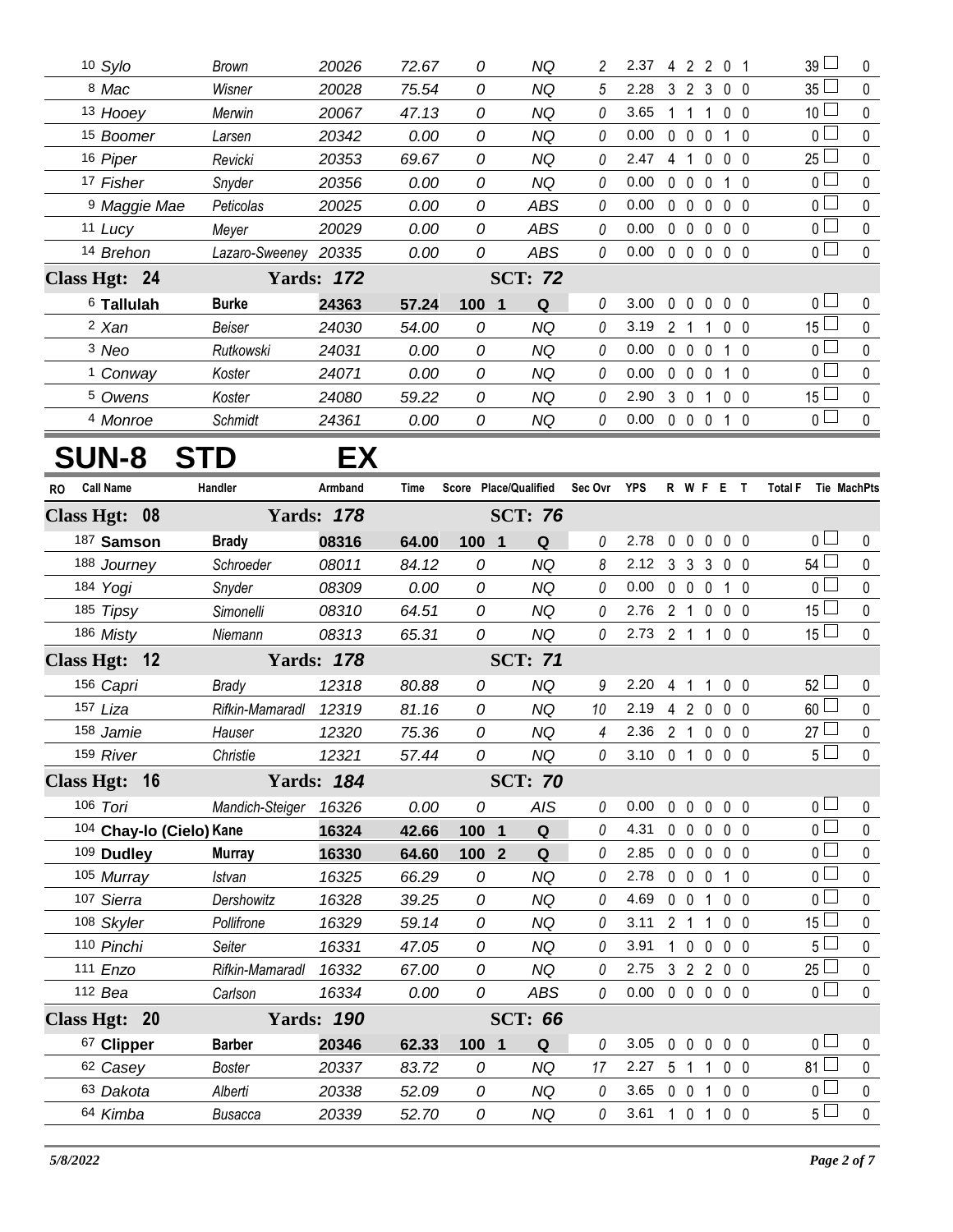| 65 Miz Biscuit         | Rollins           | 20341             | 99.10 | 0                     |                         | ΝQ             | 33      | 1.92       | 3            | 3                 | $\mathbf 0$                     | 0 <sub>1</sub> | $134 \square$         | 0                  |
|------------------------|-------------------|-------------------|-------|-----------------------|-------------------------|----------------|---------|------------|--------------|-------------------|---------------------------------|----------------|-----------------------|--------------------|
| 66 Peep                | Seiter            | 20344             | 0.00  | 0                     |                         | <b>NQ</b>      | 0       | 0.00       |              | $0\quad 0$        | $\mathbf 0$                     | $1\quad0$      | 0 <sup>1</sup>        | 0                  |
| 68 Limerick            | Bowen             | 20347             | 40.49 | 0                     |                         | <b>NQ</b>      | 0       | 4.69       |              | $0 \t0 \t1$       |                                 | 0 <sub>0</sub> | 0 <sub>0</sub>        | $\mathbf 0$        |
| 69 Windy               | Nottingham        | 20354             | 51.76 | 0                     |                         | <b>NQ</b>      | 0       | 3.67       | $1\quad1$    |                   | $\overline{1}$                  | 0 <sub>0</sub> | 10 <sup>1</sup>       | 0                  |
| 70 Elf                 | Esherick          | 20355             | 0.00  | 0                     |                         | <b>NQ</b>      | 0       | 0.00       |              | $0\quad 0\quad 0$ |                                 | $1\quad0$      | $\overline{0}$        | $\pmb{0}$          |
| Class Hgt: 24          |                   | <b>Yards: 190</b> |       |                       |                         | <b>SCT: 71</b> |         |            |              |                   |                                 |                |                       |                    |
| 14 Carson              | Durocher          | 24358             | 49.11 | 0                     |                         | <b>NQ</b>      | 0       | 3.87       |              |                   | 1 0 2 0 0                       |                | 5 <sub>1</sub>        | 0                  |
| 15 Lola                | List              | 24362             | 90.01 | 0                     |                         | <b>NQ</b>      | 19      | 2.11       |              | 4 2 1             |                                 | 0 <sub>0</sub> | 87 <sup>L</sup>       | 0                  |
| 16 Denver              | Nicholson         | 24364             | 51.75 | 0                     |                         | NQ             | 0       | 3.67       |              |                   | 1 2 2 0 0                       |                | $15\perp$             | $\mathbf 0$        |
| <b>SUN-8</b><br>S      | TD.               | MAS               |       |                       |                         |                |         |            |              |                   |                                 |                |                       |                    |
| <b>Call Name</b><br>RO | Handler           | Armband           | Time  | Score Place/Qualified |                         |                | Sec Ovr | <b>YPS</b> |              |                   | <b>R W F E T</b>                |                | <b>Total F</b>        | <b>Tie MachPts</b> |
| Class Hgt: 08          |                   | <b>Yards: 178</b> |       |                       |                         | <b>SCT: 76</b> |         |            |              |                   |                                 |                |                       |                    |
| 175 Chyna              | Rifkin-Mamarad    | 08142             | 56.06 | 100                   | -1                      | Q              | 0       | 3.18       | $\mathbf 0$  | $\mathbf 0$       | $\mathbf 0$                     | 0 <sub>0</sub> | 0 <sub>0</sub>        | 19                 |
| $173$ Myka             | Andrysiak         | 08147             | 56.37 | 100                   | $\overline{2}$          | ${\bf Q}$      | 0       | 3.16       |              | $0\quad 0$        | 0                               | 0 <sub>0</sub> | 0 <sub>0</sub>        | 19                 |
| 174 Fish               | Heiken            | 08315             | 59.52 | 100                   | $\overline{\mathbf{3}}$ | Q              | 0       | 2.99       |              | $0\quad 0$        | $\mathbf 0$                     | 0 <sub>0</sub> | 0 <sub>0</sub>        | 16                 |
| 178 Scout              | Loper             | 08149             | 75.56 | 100                   | $\overline{4}$          | ${\bf Q}$      | 0       | 2.36       |              | $0\quad 0$        | 0                               | 0 <sub>0</sub> | 0 <sub>0</sub>        | 0                  |
| 177 Kerfluffle         | <b>Sikalas</b>    | 08146             | 57.50 | 0                     |                         | <b>NQ</b>      | 0       | 3.10       | $\mathbf{1}$ | $\mathbf 0$       | $\mathbf 0$                     | 0 <sub>0</sub> | 5 <sub>1</sub>        | 0                  |
| 179 Annie              | Ulrichsen         | 08154             | 77.35 | 0                     |                         | <b>NQ</b>      | 1       | 2.30       |              | 2 <sub>1</sub>    | $\mathbf 0$                     | 0 <sub>1</sub> | 23 <sup>L</sup>       | 0                  |
| 183 Dreamer            | Andrysiak         | 08155             | 53.06 | 0                     |                         | <b>NQ</b>      | 0       | 3.35       | 1            | $\mathbf 0$       | $\mathbf 0$                     | 0 <sub>0</sub> | 5 <sub>1</sub>        | 0                  |
| 176 Piper              | Cuzzolino         | 08145             | 0.00  | 0                     |                         | <b>ABS</b>     | 0       | 0.00       |              | $0\quad 0$        | $\mathbf 0$                     | 0 <sub>0</sub> | 0 <sub>l</sub>        | 0                  |
| 172 Scrappy            | LaGrassa          | 08148             | 0.00  | 0                     |                         | <b>ABS</b>     | 0       | 0.00       | $\mathbf{0}$ | $\mathbf 0$       | $\mathbf 0$                     | 0 <sub>0</sub> | $\overline{0}$        | 0                  |
| 180 Victor             | Cuzzolino         | 08157             | 0.00  | 0                     |                         | <b>ABS</b>     | 0       | 0.00       |              | $0\quad 0$        | 0                               | 0 <sub>0</sub> | $\overline{0}$        | 0                  |
| 182 ZoomZoom           | LaGrassa          | 08159             | 0.00  | 0                     |                         | <b>ABS</b>     | 0       | 0.00       |              | $0\quad 0$        | $\mathbf 0$                     | 0 <sub>0</sub> | $\overline{0}$        | 0                  |
| 181 Dice               | Von Essen         | 08308             | 0.00  | 0                     |                         | <b>ABS</b>     | 0       | 0.00       |              |                   | 00000                           |                | $\overline{0}$        | 0                  |
| Class Hgt: 12          |                   | <b>Yards: 178</b> |       |                       |                         | <b>SCT: 71</b> |         |            |              |                   |                                 |                |                       |                    |
| 132 Pearl              | Rifkin-Mamaradl   | 12183             | 0.00  | 0                     |                         | AIS            | 0       | 0.00       | $\mathbf{0}$ | $\mathbf 0$       | $\mathbf 0$                     | 0 <sub>0</sub> | $\overline{0}$ $\Box$ | 0                  |
| 137 Targhee            | <b>Schroeder</b>  | 12170             | 39.52 | 100                   | $\overline{1}$          | ${\bf Q}$      | 0       | 4.50       |              | $0\quad 0$        | $\mathbf{0}$                    | 0 <sub>0</sub> | 0 <sub>1</sub>        | 31                 |
| 134 <b>Blaze</b>       | Anderson          | 12167             | 42.37 | 100 2                 |                         | $\mathbf Q$    | 0       | 4.20       |              |                   | 00000                           |                | 0 <sub>0</sub>        | 28                 |
| 131 Annabel            | <b>Shriver</b>    | 12163             | 44.02 | 100 3                 |                         | $\Omega$       | 0       | 4.04       |              |                   | $0\quad 0\quad 0\quad 0\quad 0$ |                | 0                     | 26                 |
| 140 Maverick           | Edel              | 12174             | 46.98 | $100$ 4               |                         | Q              | 0       | 3.79       |              | $0\quad 0$        | $0\quad 0\quad 0$               |                | $0-$                  | 24                 |
| 147 Liz Lemon          | <b>Striepeck</b>  | 12182             | 47.05 | 100                   |                         | Q              | 0       | 3.78       |              | $0\quad 0$        | $\mathbf 0$                     | $0\quad 0$     | 0 L                   | 23                 |
| 135 Star               | <b>Dershowitz</b> | 12168             | 53.96 | 100                   |                         | $\mathbf Q$    | 0       | 3.30       |              | $0\quad 0$        | $\mathbf 0$                     | 0 <sub>0</sub> | 0 <sub>0</sub>        | 17                 |
| 145 Spice              | <b>Esherick</b>   | 12179             | 56.49 | 100                   |                         | Q              | 0       | 3.15       |              | $0\quad 0$        | 0                               | 0 <sub>0</sub> | 0 <sub>0</sub>        | 14                 |
| 150 Bruno              | <b>Weiss</b>      | 12187             | 66.30 | 100                   |                         | $\mathbf Q$    | 0       | 2.68       |              | $0\quad 0$        | $\mathbf 0$                     | 0 <sub>0</sub> | $0\perp$              | 4                  |
| 128 Gromit             | <b>Esherick</b>   | 12160             | 66.49 | 100                   |                         | Q              | 0       | 2.68       |              | $0\quad 0$        | $\mathbf 0$                     | 0 <sub>0</sub> | 0 <sub>l</sub>        | 4                  |
| 129 Scotty             | Ezzo              | 12161             | 0.00  | 0                     |                         | <b>NQ</b>      | 0       | 0.00       |              | $0\quad 0$        | $\mathbf 0$                     | $1\quad0$      | 0 <sub>l</sub>        | 0                  |
| 130 Casey              | Brav              | 12162             | 58.67 | 0                     |                         | NQ             | 0       | 3.03       |              | 0 <sub>3</sub>    | $\mathbf 0$                     | 0 <sub>0</sub> | $15 -$                | 0                  |
| 133 Grace              | Albrizio          | 12166             | 49.78 | 0                     |                         | <b>NQ</b>      | 0       | 3.58       |              | $2\quad0$         | $\mathbf 0$                     | 0 <sub>0</sub> | 10 <sup>L</sup>       | 0                  |
| 136 Claire             | Hauser            | 12169             | 69.96 | 0                     |                         | NQ             | 0       | 2.54       | 1            | $\overline{1}$    | $\mathbf 0$                     | 0 <sub>0</sub> | 10 <sup>2</sup>       | 0                  |
| 138 Pippi              | Cornelius         | 12172             | 62.83 | 0                     |                         | <b>NQ</b>      | 0       | 2.83       |              | $0\quad 0$        | 0                               | 0 <sub>1</sub> | $5+$                  | 0                  |
| 139 Blu                | Dereka            | 12173             | 55.21 | 0                     |                         | NQ             | 0       | 3.22       | 1            | $\mathbf 0$       | $\mathbf 0$                     | 0 <sub>0</sub> | 5 L                   | 0                  |
| 141 $Joy$              | Stoddard          | 12175             | 51.56 | 0                     |                         | <b>NQ</b>      | 0       | 3.45       | $\mathbf{0}$ | -1                | $\mathbf 0$                     | 0 <sub>0</sub> | 5 <sub>1</sub>        | 0                  |
| 142 Roger              | Fitzgerald        | 12176             | 59.01 | 0                     |                         | NQ             | 0       | 3.02       |              | $0\quad 0$        | $\mathbf 0$                     | 0 <sub>1</sub> | 5 <sup>1</sup>        | 0                  |
| 143 Maksim             | Kane              | 12177             | 43.31 | 0                     |                         | <b>NQ</b>      | 0       | 4.11       | $\mathbf{0}$ | -1                | $\mathbf 0$                     | 0 <sub>0</sub> | ا 5                   | 0                  |
| 144 Ruckus             | Summersgill       | 12178             | 49.14 | 0                     |                         | NQ             | 0       | 3.62       |              | $1 \quad 1$       | $\mathbf{1}$                    | $0\quad 0$     | 10 <sup>1</sup>       | 0                  |
|                        |                   |                   |       |                       |                         |                |         |            |              |                   |                                 |                |                       |                    |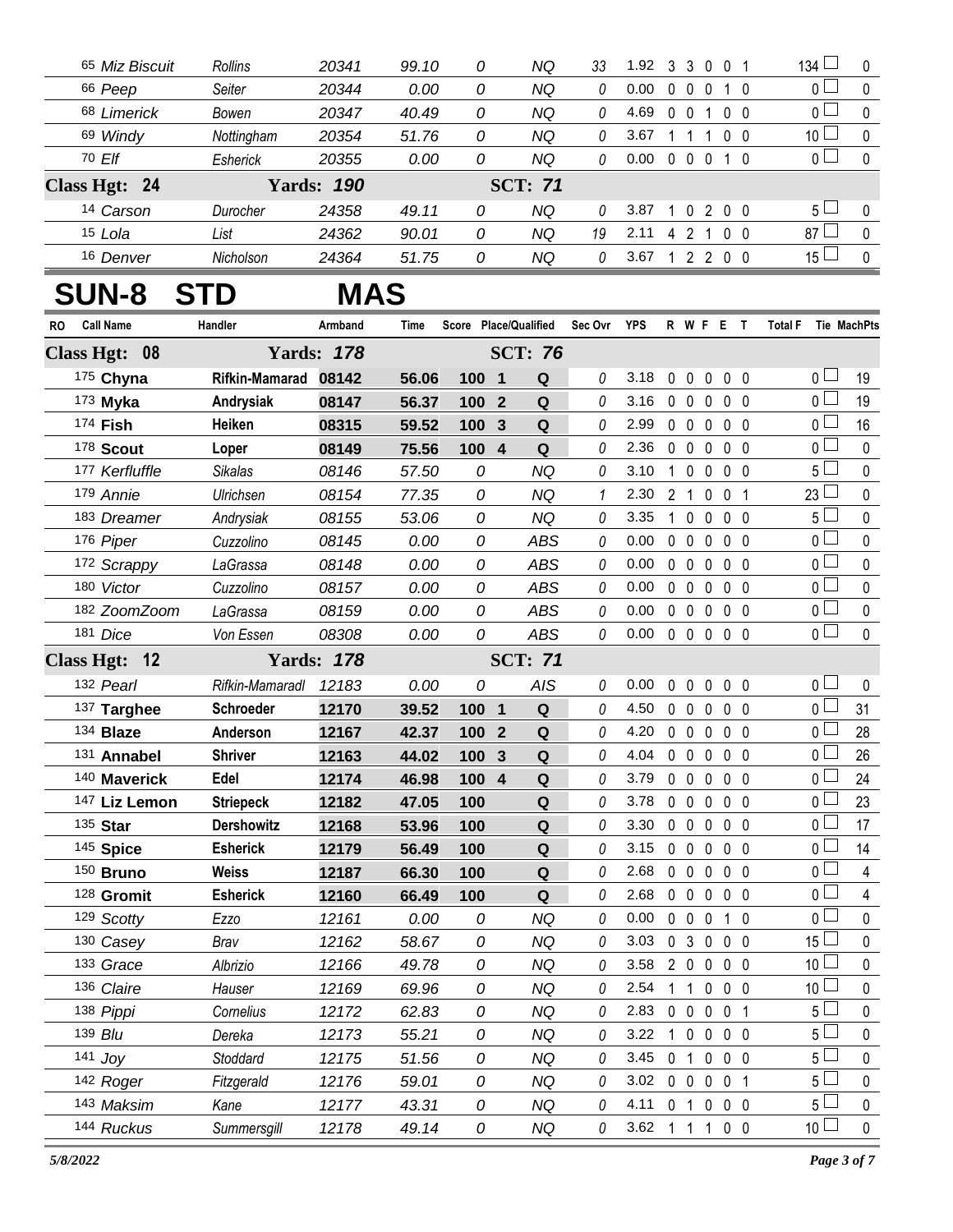| 146 Victory     | Marlow                | 12180             | 0.00  | 0       | NQ                  | 0        | 0.00           | $\bf{0}$       | $0\quad 0$        |                | 10                                     | 0 l             | 0            |
|-----------------|-----------------------|-------------------|-------|---------|---------------------|----------|----------------|----------------|-------------------|----------------|----------------------------------------|-----------------|--------------|
| 148 Kindle      | Potosky               | 12185             | 52.07 | 0       | <b>NQ</b>           | 0        | 3.42           | $2^{\circ}$    | $\overline{2}$    | 1              | 0 <sub>0</sub>                         | 20              | 0            |
| 149 Trek        | Wiechmann             | 12186             | 0.00  | 0       | ΝQ                  | 0        | 0.00           | $\mathbf 0$    | $\mathbf 0$       | 0              | 10                                     | 0               | 0            |
| 151 Jelly Bean  | Kapetanakis           | 12188             | 63.81 | 0       | <b>NQ</b>           | 0        | 2.79           | $\mathbf{1}$   | $\mathbf 0$       | 0              | 0 <sub>0</sub>                         | 5 <sup>1</sup>  | $\pmb{0}$    |
| 152 Leonard     | Ezzo                  | 12189             | 66.01 | 0       | ΝQ                  | 0        | 2.70           | 4              | 2 <sub>2</sub>    |                | $0\quad 0$                             | 30              | 0            |
| 153 Moose       | Schiappa              | 12190             | 69.87 | 0       | <b>NQ</b>           | 0        | 2.55           | 3              | $\mathbf 0$       | 1              | 0 <sub>0</sub>                         | 15 <sup>L</sup> | 0            |
| 154 Lorde       | Berardino             | 12191             | 0.00  | 0       | <b>NQ</b>           | 0        | 0.00           | $0\quad 0$     |                   | $\mathbf 0$    | 10                                     | 0 l             | 0            |
| 155 Zor-el      | Bergmann              | 12192             | 70.01 | 0       | <b>NQ</b>           | 0        | 2.54           | 0 <sub>1</sub> |                   | 0              | 0 <sub>0</sub>                         | 5 <sup>1</sup>  | 0            |
| Class Hgt: 16   |                       | <b>Yards: 184</b> |       |         | <b>SCT: 70</b>      |          |                |                |                   |                |                                        |                 |              |
| 79 E.V.         | Gichner               | 16195             | 44.62 | 100 1   | Q                   | 0        | 4.12           | $\mathbf 0$    | 0                 | $\mathbf 0$    | 0 <sub>0</sub>                         | 0 L             | 25           |
| 95 Hula         | Ancona                | 16213             | 46.14 | 100     | Q<br>$\mathbf{2}$   | $\theta$ | 3.99           | $0\quad 0$     |                   | $\mathbf 0$    | 0 <sub>0</sub>                         | 0 l             | 23           |
| 76 Tucker       | <b>Powell</b>         | 16193             | 49.31 | 100     | 3<br>Q              | 0        | 3.73           | $0\quad 0$     |                   | 0              | 0 <sub>0</sub>                         | 0 l             | 20           |
| 78 Loa          | <b>Martin-Marquez</b> | 16200             | 55.78 | 100     | Q<br>$\overline{4}$ | $\theta$ | 3.30           | $0\quad 0$     |                   | $\mathbf 0$    | 0 <sub>0</sub>                         | 0 <sub>0</sub>  | 14           |
| 103 Emma        | <b>Martin-Marquez</b> | 16219             | 58.60 | 100     | Q                   | 0        | 3.14           | $0\quad 0$     |                   | 0              | 0 <sub>0</sub>                         | 0 <sub>0</sub>  | 11           |
| 99 Lark         | <b>Mandich-Steige</b> | 16222             | 59.14 | 100     | Q                   | 0        | 3.11           | 0              | $\mathbf 0$       | $\mathbf 0$    | 0 <sub>0</sub>                         | 0 L             | 10           |
| 77 Lila         | Bunin                 | 16194             | 54.79 | 0       | <b>NQ</b>           | 0        | 3.36           |                | 320               |                | 0 <sub>0</sub>                         | $25$ $-$        | 0            |
| 80 Surf         | Wiechmann             | 16196             | 0.00  | 0       | <b>NQ</b>           | 0        | 0.00           | $\mathbf 0$    | $\mathbf 0$       | 0              | $1\quad0$                              | 0 L             | 0            |
| 83 Paprika      | Emmanuelli            | 16198             | 41.80 | 0       | <b>NQ</b>           | 0        | 4.40           | $\mathbf{1}$   | $\mathbf 0$       | 1              | 0 <sub>0</sub>                         | 5 <sup>1</sup>  | 0            |
| 84 Spinner      | Fluet                 | 16201             | 56.00 | 0       | <b>NQ</b>           | 0        | 3.29           | 0              | $\mathbf{1}$      | 0              | 0 <sub>0</sub>                         | 5 l             | $\mathbf{0}$ |
| 85 Gremlin      | Bridgwood             | 16202             | 53.23 | 0       | ΝQ                  | 0        | 3.46           | 1.             | $\mathbf{0}$      | 0              | 0 <sub>0</sub>                         | 5 L             | 0            |
| 87 Cao Runn     | Bryden                | 16204             | 0.00  | 0       | <b>NQ</b>           | 0        | 0.00           | $\mathbf 0$    | $\mathbf 0$       | 0              | $1\quad0$                              | 0 <sub>0</sub>  | $\mathbf{0}$ |
| 88 Sadie        | Baranowski            | 16206             | 56.47 | 0       | <b>NQ</b>           | 0        | 3.26           | $\mathbf 0$    | $2^{\circ}$       | $\mathbf 0$    | 0 <sub>0</sub>                         | 10 <sup>1</sup> | 0            |
| 89 Rune (Roon)  | Cramer                | 16207             | 52.81 | 0       | <b>NQ</b>           | 0        | 3.48           | $\mathbf{1}$   | $\mathbf 0$       | 0              | 0 <sub>0</sub>                         | 5 <sup>1</sup>  | $\mathbf 0$  |
| 91 Neutrino     | Reichert              | 16209             | 68.22 | 0       | <b>NQ</b>           | 0        | 2.70           | $\mathbf 1$    | $\mathbf 0$       | 0              | 0 <sub>0</sub>                         | 5 <sup>1</sup>  | 0            |
| 92 Lilac        | Davis                 | 16210             | 0.00  | 0       | <b>NQ</b>           | 0        | 0.00           | 0              | $\mathbf 0$       | 0              | $1\quad0$                              | 0 l             | $\mathbf 0$  |
| 93 ReCon        | <b>Brown</b>          | 16211             | 40.03 | 0       | <b>NQ</b>           | 0        | 4.60           | $0\quad 0$     |                   | $\overline{2}$ | 0 <sub>0</sub>                         | 0 l             | 0            |
| 94 Cynna        | Fischer               | 16212             | 41.74 | 0       | <b>NQ</b>           | 0        | 4.41           | $\mathbf 0$    | $\overline{0}$    | $\overline{2}$ | 0 <sub>0</sub>                         | 0 <sub>0</sub>  | $\mathbf 0$  |
| 96 Emphi        | Claereboudt           | 16214             | 63.29 | 0       | <b>NQ</b>           | 0        | 2.91           | 2 <sub>2</sub> |                   | 1              | 0 <sub>0</sub>                         | 20              | 0            |
| 97 Sweep        | Wurst                 | 16216             | 0.00  | 0       | <b>NQ</b>           | 0        | 0.00           | $\mathbf 0$    | $\mathbf 0$       | 0              | $1\quad0$                              | 0               | $\mathbf 0$  |
| 98 Silk         | Esherick              | 16217             | 68.81 | 0       | <b>NQ</b>           | 0        | 2.67           | $1\quad1$      |                   | $\mathbf 0$    | $\mathbf 0$<br>$\overline{\mathbf{0}}$ | 10 <sup>1</sup> | 0            |
| 82 Emmy         | Borowsky              | 16218             | 61.80 | 0       | <b>NQ</b>           | 0        | 2.98           | $\mathbf{1}$   |                   |                | 0 0 0 0                                | $5+$            | 0            |
| 100 Allie Oop   | Koziol                | 16223             | 0.00  | 0       | NQ                  | 0        | 0.00           |                | $0\quad 0$        | 0              | 1 0                                    | 0 l             | 0            |
| 101 Quicksilver | Dershowitz            | 16225             | 74.27 | 0       | <b>NQ</b>           | 4        | 2.48           | $2\quad0$      |                   | $\mathbf 0$    | 0 <sub>0</sub>                         | 22              | 0            |
| 102 Devlin      | Hauser                | 16333             | 56.44 | 0       | <b>NQ</b>           | 0        | 3.26           |                | 200               |                | 0 <sub>0</sub>                         | 10 <sup>1</sup> | 0            |
| 81 Isabel       | Sutch                 | 16197             | 0.00  | 0       | ABS                 | 0        | 0.00           | $0\quad 0$     |                   | $\mathbf 0$    | 0 <sub>0</sub>                         | 0 <sup>1</sup>  | 0            |
| 86 Luna         | <b>Bogert</b>         | 16203             | 0.00  | 0       | <b>ABS</b>          | 0        | 0.00           | $0\quad 0$     |                   | $\mathbf 0$    | 0 <sub>0</sub>                         | $\overline{0}$  | $\pmb{0}$    |
| 90 Reese        | <b>Brennan</b>        | 16208             | 0.00  | 0       | ABS                 | 0        | 0.00           |                | $0\quad 0\quad 0$ |                | 0 <sub>0</sub>                         | $\overline{0}$  | 0            |
| Class Hgt: 20   |                       | <b>Yards: 190</b> |       |         | <b>SCT: 66</b>      |          |                |                |                   |                |                                        |                 |              |
| 21 Sir          | <b>Stevenson</b>      | 20227             | 38.78 | 100 1   | Q                   | 0        | 4.90           | $\mathbf 0$    | $\mathbf 0$       | $\mathbf 0$    | 0 <sub>0</sub>                         | 0 <sub>1</sub>  | 27           |
| $30$ Edge       | <b>Fillips</b>        | 20239             | 39.27 | $1002$  | $\mathbf Q$         | 0        | 4.84           |                | $0\quad 0$        | $\mathbf 0$    | 0 <sub>0</sub>                         | 0 <sub>1</sub>  | 26           |
| 40 Nick         | <b>Wurst</b>          | 20255             | 41.08 | 100 3   | Q                   | 0        | 4.63           | $0\quad 0$     |                   | $\mathbf 0$    | 0 <sub>0</sub>                         | 0 <sub>1</sub>  | 24           |
| 52 Peanut       | Cifarelli             | 20269             | 41.76 | $100$ 4 | $\mathbf Q$         | 0        | 4.55           | $0\quad 0$     |                   | $\mathbf 0$    | 0 <sub>0</sub>                         | 0 L             | 24           |
| 55 Glitz        | Rohn                  | 20272             | 41.93 | 100     | Q                   | 0        | 4.53           | $0\quad 0$     |                   | $\mathbf 0$    | 0 <sub>0</sub>                         | 0 <sub>0</sub>  | 24           |
| 37 Tag          | Lechner               | 20249             | 42.63 | 100     | ${\bf Q}$           | 0        | 4.46           | $0\quad 0$     |                   | $\mathbf 0$    | 0 <sub>0</sub>                         | 0 L             | 23           |
| 47 Keen         | <b>Dattoma</b>        | 20262             | 42.88 | 100     | Q                   | 0        | 4.43           | $0\quad 0$     |                   | $\mathbf 0$    | 0 <sub>0</sub>                         | 0 <sub>0</sub>  | 23           |
| 39 Bowie        | <b>Danielsen</b>      | 20254             | 43.43 | 100     | $\mathbf Q$         | 0        | 4.37 0 0 0 0 0 |                |                   |                |                                        | 0 <sub>0</sub>  | 22           |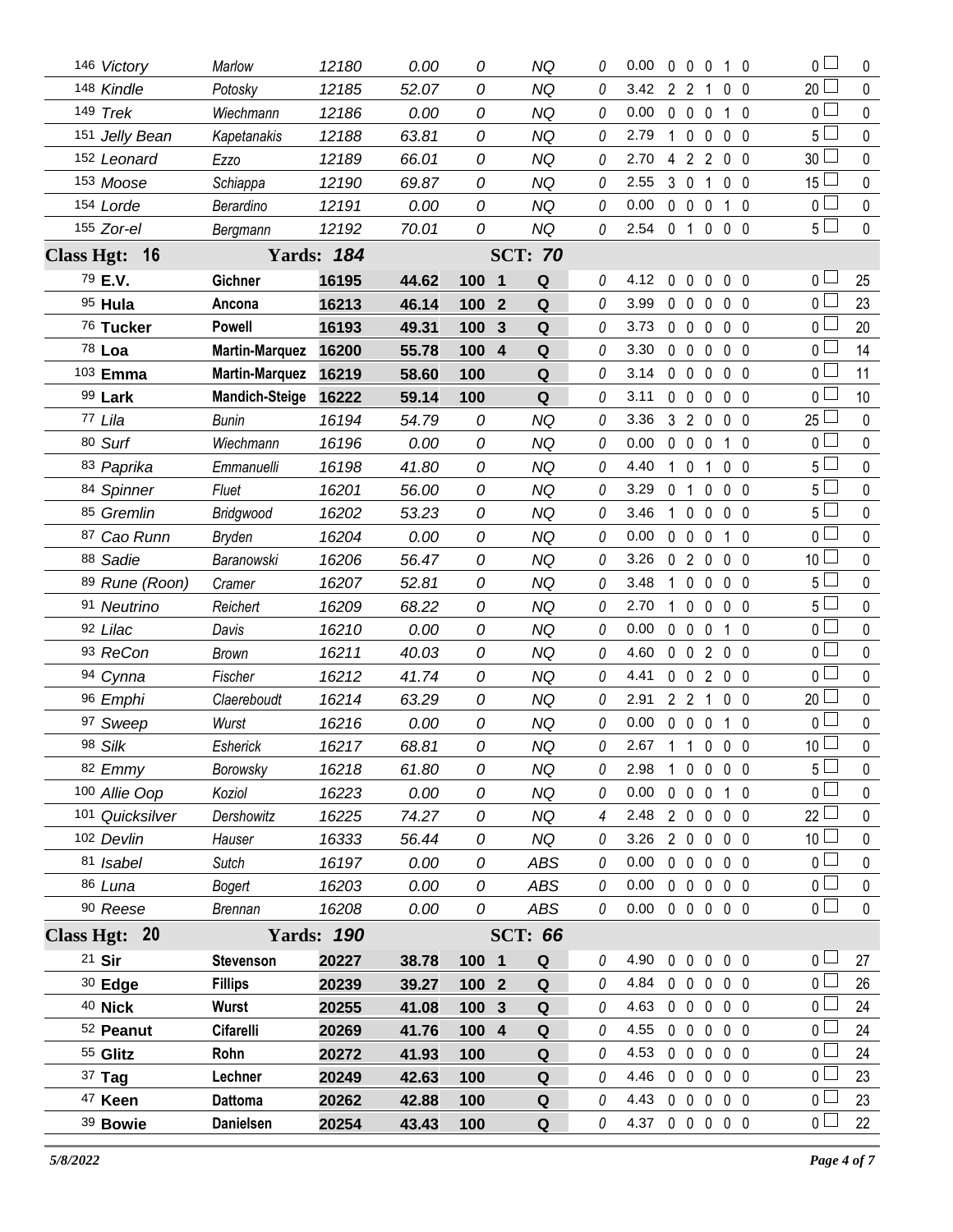| <sup>29</sup> Bijou   | <b>Biondi</b>   | 20238             | 43.96 | 100   | Q              | 0 | 4.32                       | $0\quad 0$     | $\mathbf 0$                  | $0\quad 0$     |                | $\overline{0}$ $\Box$ | 22               |
|-----------------------|-----------------|-------------------|-------|-------|----------------|---|----------------------------|----------------|------------------------------|----------------|----------------|-----------------------|------------------|
| 57 Shelby             | <b>Ayers</b>    | 20275             | 45.18 | 100   | ${\bf Q}$      | 0 | 4.21                       | $\mathbf 0$    | $\mathbf 0$<br>$\mathbf 0$   | 0 <sub>0</sub> |                | 0 <sub>0</sub>        | 20               |
| 59 Wish               | <b>Biondi</b>   | 20278             | 45.77 | 100   | ${\bf Q}$      | 0 | 4.15                       | $0\quad 0$     | $\mathbf 0$                  |                | 0 <sub>0</sub> | 0 L                   | 20               |
| 35 Trixie             | <b>Parrett</b>  | 20246             | 48.06 | 100   | Q              | 0 | 3.95                       | $0\quad 0$     | $\mathbf 0$                  | $0\quad 0$     |                | 0 <sub>0</sub>        | 17               |
| 45 Robbie             | <b>Ezzo</b>     | 20260             | 51.69 | 100   | Q              | 0 | 3.68                       | $0\quad 0$     | 0                            |                | 0 <sub>0</sub> | 0 <sub>1</sub>        | 14               |
| 24 Dan                | <b>Ezzo</b>     | 20248             | 53.59 | 100   | Q              | 0 | 3.55                       | $0\quad 0$     | 0                            | $0\quad 0$     |                | 0 <sub>1</sub>        | 12               |
| 33 Ruby               | <b>Merkel</b>   | 20242             | 55.76 | 100   | Q              | 0 | 3.41                       | $0\quad 0$     | 0                            |                | 0 <sub>0</sub> | 0 l                   | 10               |
| 46 T Rex              | <b>Masters</b>  | 20261             | 56.44 | 100   | Q              | 0 | 3.37                       | 0 <sub>0</sub> | $\mathbf 0$                  | $0\quad 0$     |                | 0 <sub>0</sub>        | $\boldsymbol{9}$ |
| $28$ Lacey            | Quaglietta      | 20237             | 59.89 | 100   | Q              | 0 | 3.17                       | $\mathbf 0$    | $\mathbf 0$<br>0             |                | 0 <sub>0</sub> | 0 l                   | 6                |
| 20 Dobby              | Cifarelli       | 20226             | 51.70 | 0     | NQ             | 0 | 3.68                       | 1              | -1<br>1                      | 0              | - 1            | 15                    | $\pmb{0}$        |
| 22 Fray               | Abel            | 20229             | 40.15 | 0     | <b>NQ</b>      | 0 | 4.73                       | $\mathbf{0}$   | $\overline{1}$<br>1          |                | 0 <sub>0</sub> | 5 <sup>1</sup>        | $\mathbf 0$      |
| 23 Phlox              | Seiter          | 20230             | 41.45 | 0     | <b>NQ</b>      | 0 | 4.58                       | $0\quad 0$     | 1                            | 0 <sub>0</sub> |                | $\overline{0}$        | $\pmb{0}$        |
| <sup>25</sup> Cooper  | Mellon          | 20232             | 70.36 | 0     | <b>NQ</b>      | 4 | 2.70                       | $\mathbf 0$    | $\mathbf{0}$<br>$\mathbf{1}$ |                | 0 <sub>0</sub> | $17\perp$             | 0                |
| 26 'NSync             | Schmitter       | 20233             | 54.63 | 0     | <b>NQ</b>      | 0 | 3.48                       | 0 <sub>1</sub> | $\mathbf 0$                  | $0\quad 0$     |                | $5\Box$               | $\pmb{0}$        |
| 27 Byron              | Ulrichsen       | 20235             | 59.62 | 0     | <b>NQ</b>      | 0 | 3.19                       | 0 <sub>1</sub> | $\mathbf 0$                  |                | 0 <sub>0</sub> | 5 <sup>1</sup>        | $\mathbf 0$      |
| 31 Paige              | Muller          | 20240             | 0.00  | 0     | <b>NQ</b>      | 0 | 0.00                       | $0\quad 0$     | 0                            |                | $1\quad0$      | 0 <sub>1</sub>        | $\pmb{0}$        |
| 32 Tequila            | Cierpiszewski   | 20241             | 50.41 | 0     | <b>NQ</b>      | 0 | 3.77                       | $\mathbf{0}$   | 0<br>$\overline{1}$          |                | 0 <sub>0</sub> | 5 L                   | 0                |
| 34 Rosie              | Kealey          | 20244             | 47.95 | 0     | <b>NQ</b>      | 0 | 3.96                       | 1              | $\overline{2}$<br>1          | 0 <sub>0</sub> |                | $15\perp$             | 0                |
| 36 Whin               | Gissler         | 20247             | 59.14 | 0     | <b>NQ</b>      | 0 | 3.21                       |                | 220                          |                | 0 <sub>0</sub> | 20                    | 0                |
| 42 Duncan             | Tendler         | 20257             | 0.00  | 0     | <b>NQ</b>      | 0 | 0.00                       | $0\quad 0$     | 1                            |                | $1\quad0$      | 0 <sub>1</sub>        | $\pmb{0}$        |
| 43 Benson             | Franklin        | 20258             | 58.02 | 0     | <b>NQ</b>      | 0 | 3.27                       |                | 423                          | 0 <sub>0</sub> |                | 30 <sup>1</sup>       | 0                |
| 48 Jazz               | Zislin          | 20264             | 52.45 | 0     | <b>NQ</b>      | 0 | 3.62                       | 1              | 3<br>$\mathbf 0$             | $0\quad 0$     |                | $20$ $-$              | $\pmb{0}$        |
| 49 Jem                | <b>Samuels</b>  | 20266             | 48.64 | 0     | <b>NQ</b>      | 0 | 3.91                       | 0 <sub>1</sub> | 1                            |                | 0 <sub>0</sub> | 5 <sup>1</sup>        | 0                |
| 50 Hops               | Mellon          | 20267             | 53.55 | 0     | <b>NQ</b>      | 0 | 3.55                       | $0\quad 0$     | 1                            |                | 0 <sub>0</sub> | 0 <sub>1</sub>        | $\pmb{0}$        |
| 51 Rugby              | Wisner          | 20268             | 0.00  | 0     | <b>NQ</b>      | 0 | 0.00                       | $0\quad 0$     | $\mathbf 0$                  |                | $1\quad0$      | 0 L                   | 0                |
| 53 Dahlia             | Halperin        | 20270             | 54.36 | 0     | <b>NQ</b>      | 0 | 3.50                       | 3 1            | $\mathbf 0$                  | 1 0            |                | 20 <sup>L</sup>       | 0                |
| 54 Mac                | Budzynski       | 20271             | 0.00  | 0     | <b>NQ</b>      | 0 | 0.00                       | $0\quad 0$     | $\mathbf 0$                  |                | $1\quad0$      | 0 l                   | 0                |
| 56 Rayce              | Gonchar         | 20273             | 57.56 | 0     | <b>NQ</b>      | 0 | 3.30                       | 1              | $\mathbf 0$<br>$\mathbf{1}$  | 0 <sub>1</sub> |                | 15                    | $\pmb{0}$        |
| 58 Lucy               | <b>Phillips</b> | 20276             | 52.24 | 0     | <b>NQ</b>      | 0 | 3.64                       | $\mathbf 0$    | $\mathbf 0$<br>$\mathbf{1}$  | 0 <sub>0</sub> |                | 5 l                   | $\pmb{0}$        |
| 60 Jersey             | Cardamone       | 20279             | 56.69 | 0     | <b>NQ</b>      | 0 | 3.35                       | $1\quad1$      | $\mathbf{1}$                 | 0 <sub>0</sub> |                | 10 <sup>1</sup>       | $\mathbf 0$      |
| 61 Tyrion             | Borowski        | 20336             | 43.13 | 0     | <b>NQ</b>      | 0 | 4.41                       |                | 1 0 0 1 0                    |                |                | $5 -$                 | 0                |
| 38 Kipper             | Carson          | 20252             | 0.00  | 0     | ABS            | 0 | 0.00                       |                | 00000                        |                |                | 0 <sup>2</sup>        | $\pmb{0}$        |
| 41 Rusty              | Flannelly       | 20256             | 0.00  | 0     | <b>ABS</b>     | 0 | 0.00                       |                | 00000                        |                |                | 0 <sub>0</sub>        | 0                |
| 44 Chick              | Mosner          | 20259             | 0.00  | 0     | ABS            | 0 | $0.00 \t0 \t0 \t0 \t0 \t0$ |                |                              |                |                | $\overline{0}$        | $\pmb{0}$        |
| Class Hgt: 24         |                 | <b>Yards: 190</b> |       |       | <b>SCT: 71</b> |   |                            |                |                              |                |                |                       |                  |
| <sup>1</sup> Rio      | <b>Barlics</b>  | 24280             | 41.94 | 100 1 | Q              | 0 | 4.53                       |                | 0 0 0 0 0                    |                |                | 0 <sub>1</sub>        | 29               |
| 11 Joseph             | Koziatek        | 24293             | 46.43 | 100 2 | $\mathbf Q$    | 0 | 4.09                       |                | 00000                        |                |                | 0 <sub>l</sub>        | 24               |
| 17 Ryder              | <b>Barlics</b>  | 24294             | 48.37 | 100 3 | Q              | 0 | 3.93                       |                | $0\quad 0\quad 0$            | 0 <sub>0</sub> |                | 0 L                   | 22               |
| <sup>19</sup> Shambhu | <b>Thorpe</b>   | 24297             | 51.31 | 100 4 | ${\bf Q}$      | 0 | 3.70                       |                | 00000                        |                |                | 0 <sup>1</sup>        | 19               |
| 10 Charm              | Hanna           | 24291             | 53.29 | 100   | Q              | 0 | 3.57                       |                | $0\quad 0\quad 0$            | 0 <sub>0</sub> |                | 0 L                   | 17               |
| 13 Mercy              | <b>Phillips</b> | 24360             | 54.09 | 100   | Q              | 0 | 3.51                       |                | 00000                        |                |                | 0 <sub>1</sub>        | 16               |
| 8 Enda                | Novak           | 24288             | 59.63 | 100   | Q              | 0 | 3.19                       |                | $0\quad 0\quad 0$            | $0\quad 0$     |                | 0 <sub>0</sub>        | 11               |
| 4 Glory               | Gonchar         | 24281             | 54.57 | 0     | <b>NQ</b>      | 0 | 3.48                       |                | 0 0 0 0 1                    |                |                | 5 <sub>1</sub>        | $\mathbf 0$      |
| 3 Kai                 | Thorpe          | 24282             | 63.04 | 0     | <b>NQ</b>      | 0 | 3.01                       |                | $121$                        | $0\quad 0$     |                | 15 <sup>L</sup>       | 0                |
| <sup>5</sup> Declan   | Solakian        | 24283             | 55.91 | 0     | <b>NQ</b>      | 0 | 3.40                       |                | 0 0 2 0 0                    |                |                | 0 <sub>0</sub>        | $\pmb{0}$        |
| 6 Obi                 | Everett         | 24286             | 0.00  | 0     | NQ             | 0 | $0.00 \t0 \t0 \t0 \t1 \t0$ |                |                              |                |                | 0 <sub>0</sub>        | $\mathbf 0$      |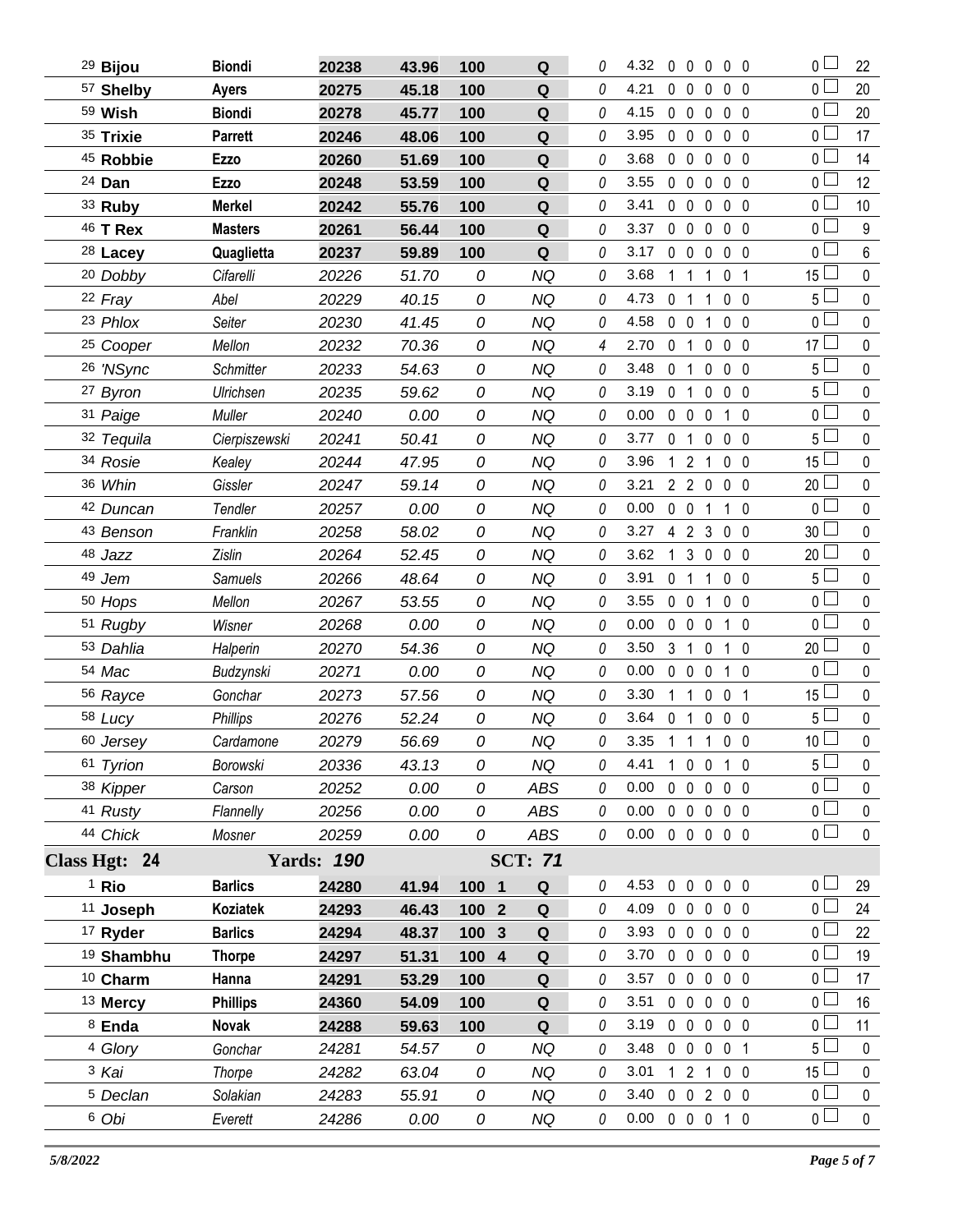| InkaBlu            | Rutkowski | 24287 | 73.47 |   | NQ  | 59   |  | 300   | 36 |  |
|--------------------|-----------|-------|-------|---|-----|------|--|-------|----|--|
| <sup>9</sup> Trudy | Carberry  | 24290 | 62.23 |   | ΝQ  | 3.05 |  |       |    |  |
| 12 Tsavo           | Odgers    | 24296 | 73.05 |   | ΝQ  | 2.60 |  | . റ റ | 21 |  |
| <sup>2</sup> Doc   | McIlhenny | 24284 | 0.00  | 0 | ABS | 0.00 |  | 000   |    |  |
| 18 Dublin          | McIlhenny | 24295 | 0.00  | 0 | ABS | 0.00 |  |       |    |  |

## **SUN-8 STD NOV P**

| RO.       | <b>Call Name</b>                   | Handler       |                                                                                                                                                                                                                                                                                                                                    | Armband | Time         |     |                         |                               | Score Place/Qualified Sec Ovr YPS |                            |  | R W F E T                       | Total F Tie MachPts |                |                    |
|-----------|------------------------------------|---------------|------------------------------------------------------------------------------------------------------------------------------------------------------------------------------------------------------------------------------------------------------------------------------------------------------------------------------------|---------|--------------|-----|-------------------------|-------------------------------|-----------------------------------|----------------------------|--|---------------------------------|---------------------|----------------|--------------------|
|           | Class Hgt: 04                      |               | <b>Yards: 135</b>                                                                                                                                                                                                                                                                                                                  |         |              |     |                         | <b>SCT: 83</b>                |                                   |                            |  |                                 |                     |                |                    |
|           | 26 Cherry                          | Santomauro    |                                                                                                                                                                                                                                                                                                                                    | 04032   | 0.00         |     | 0                       | <b>AIS</b>                    | $\theta$                          | 0.00                       |  | $0\quad 0\quad 0\quad 0\quad 0$ |                     | 0 <sub>0</sub> | 0                  |
|           | 27 Lola                            | Wislar        |                                                                                                                                                                                                                                                                                                                                    | 04033   | 0.00         |     | 0                       | <b>ABS</b>                    | 0                                 | 0.00                       |  | 00000                           |                     | $\overline{0}$ | $\pmb{0}$          |
|           | Class Hgt: 08                      |               | <b>Yards: 135</b>                                                                                                                                                                                                                                                                                                                  |         |              |     |                         | <b>SCT: 78</b>                |                                   |                            |  |                                 |                     |                |                    |
|           | 25 Roxy                            | Wislar        |                                                                                                                                                                                                                                                                                                                                    | 08081   | 0.00         |     | 0                       | <b>ABS</b>                    | $\theta$                          | $0.00 \t0 \t0 \t0 \t0 \t0$ |  |                                 |                     | 0 <sub>0</sub> | $\mathbf 0$        |
|           | Class Hgt: 12                      |               | <b>Yards: 137</b>                                                                                                                                                                                                                                                                                                                  |         |              |     |                         | <b>SCT: 74</b>                |                                   |                            |  |                                 |                     |                |                    |
|           | <sup>24</sup> Ripley               | <b>Powell</b> |                                                                                                                                                                                                                                                                                                                                    | 12034   | 38.93        | 100 | $\overline{\mathbf{1}}$ | Q                             | $\theta$                          | 3.52 0 0 0 0 0             |  |                                 |                     | $0-$           | $\mathbf{0}$       |
|           | Class Hgt: 20                      |               | <b>Yards: 139</b>                                                                                                                                                                                                                                                                                                                  |         |              |     |                         | <b>SCT: 73</b>                |                                   |                            |  |                                 |                     |                |                    |
|           | 14 Duke                            | Hart          |                                                                                                                                                                                                                                                                                                                                    | 20036   | 45.01        |     | 0                       | NQ                            | 0                                 | 3.09 0 0 1 0 0             |  |                                 |                     | 0 <sub>0</sub> | $\mathbf{0}$       |
|           | <b>SUN-8</b>                       | <b>STD</b>    |                                                                                                                                                                                                                                                                                                                                    |         | <b>OPENP</b> |     |                         |                               |                                   |                            |  |                                 |                     |                |                    |
| <b>RO</b> | <b>Call Name</b>                   | Handler       |                                                                                                                                                                                                                                                                                                                                    | Armband | Time         |     |                         | Score Place/Qualified         | Sec Ovr                           | <b>YPS</b>                 |  | R W F E T                       | <b>Total F</b>      |                | Tie MachPts        |
|           | Class Hgt: 16                      |               | <b>Yards: 172</b>                                                                                                                                                                                                                                                                                                                  |         |              |     |                         | <b>SCT: 75</b>                |                                   |                            |  |                                 |                     |                |                    |
|           | 22 Malcolm                         | Weiss         |                                                                                                                                                                                                                                                                                                                                    | 16009   | 92.89        |     | 0                       | NQ                            | 17                                | 1.85 1 0 0 0 0             |  |                                 |                     | $39$ $\Box$    | 0                  |
|           | SUN-8 STD                          |               |                                                                                                                                                                                                                                                                                                                                    | EX P    |              |     |                         |                               |                                   |                            |  |                                 |                     |                |                    |
| <b>RO</b> | <b>Call Name</b>                   | Handler       |                                                                                                                                                                                                                                                                                                                                    | Armband | Time         |     |                         |                               | Score Place/Qualified Sec Ovr YPS |                            |  | R W F E T                       | <b>Total F</b>      |                | Tie MachPts        |
|           | Class Hgt: 12                      |               | <b>Yards: 184</b>                                                                                                                                                                                                                                                                                                                  |         |              |     |                         | <b>SCT: 75</b>                |                                   |                            |  |                                 |                     |                |                    |
|           | 171 Cheyenne                       | <b>Miller</b> |                                                                                                                                                                                                                                                                                                                                    | 12300   | 47.76        |     | 100 1                   | Q                             | $\theta$                          | 3.85 0 0 0 0 0             |  |                                 |                     | $\overline{0}$ | 0                  |
|           | Class Hgt: 16                      |               | <b>Yards: 190</b>                                                                                                                                                                                                                                                                                                                  |         |              |     |                         | <b>SCT: 71</b>                |                                   |                            |  |                                 |                     |                |                    |
|           | 127 Walker                         | Williams      |                                                                                                                                                                                                                                                                                                                                    | 16303   | 80.45        |     | 0                       | <b>NQ</b>                     | 9                                 | 2.36 3 1 3 0 4             |  |                                 |                     | 67             | 0                  |
|           | <b>SUN-8</b>                       | <b>STD</b>    |                                                                                                                                                                                                                                                                                                                                    |         | <b>MASP</b>  |     |                         |                               |                                   |                            |  |                                 |                     |                |                    |
| <b>RO</b> | <b>Call Name</b>                   | Handler       |                                                                                                                                                                                                                                                                                                                                    | Armband | Time         |     |                         | Score Place/Qualified Sec Ovr |                                   | <b>YPS</b>                 |  | R W F E T                       | <b>Total F</b>      |                | <b>Tie MachPts</b> |
|           | $\Omega$ $\mathbf{H}$ $\mathbf{A}$ |               | $\mathbf{V}$ $\mathbf{V}$ $\mathbf{V}$ $\mathbf{V}$ $\mathbf{V}$ $\mathbf{V}$ $\mathbf{V}$ $\mathbf{V}$ $\mathbf{V}$ $\mathbf{V}$ $\mathbf{V}$ $\mathbf{V}$ $\mathbf{V}$ $\mathbf{V}$ $\mathbf{V}$ $\mathbf{V}$ $\mathbf{V}$ $\mathbf{V}$ $\mathbf{V}$ $\mathbf{V}$ $\mathbf{V}$ $\mathbf{V}$ $\mathbf{V}$ $\mathbf{V}$ $\mathbf{$ |         |              |     |                         | $CCT$ $Q$                     |                                   |                            |  |                                 |                     |                |                    |

| Class Hgt: 04      |               | <b>Yards: 178</b> |       |                       | <b>SCT: 81</b> |          |      |              |                          |                |                       |              |
|--------------------|---------------|-------------------|-------|-----------------------|----------------|----------|------|--------------|--------------------------|----------------|-----------------------|--------------|
| 194 <b>Max</b>     | <b>Brav</b>   | 04091             | 55.07 | 1001                  | Q              | 0        | 3.23 | <sup>0</sup> | 0                        | 00             | $\cap$ $\Box$         | 25           |
| $192$ <i>Elvis</i> | Loper         | 04088             | 84.79 | 0                     | ΝQ             | 3        | 2.10 | $\Omega$     |                          | $\Omega$       | 14                    | $\Omega$     |
| 193 <i>Tia</i>     | Fletcher      | 04089             | 74.18 | 0                     | ΝQ             | 0        | 2.40 | 3            |                          | 0 <sub>0</sub> | 20                    | $\Omega$     |
| $195$ Ace          | Santomauro    | 04092             | 70.60 | 0                     | ΝQ             | 0        | 2.52 | $\Omega$     | $\mathbf{0}$             | $0\quad 0$     | 5 <sub>1</sub>        | $\mathbf 0$  |
| Class Hgt: 08      |               | <b>Yards: 178</b> |       |                       | <b>SCT: 76</b> |          |      |              |                          |                |                       |              |
| 191 Valkyrie       | <b>Heiken</b> | 08094             | 75.46 | 1001                  | Q              | 0        | 2.36 | <sup>0</sup> | $\Omega$                 | 0 <sub>0</sub> | $\Omega$              | $\Omega$     |
| 189 <i>Niki</i>    | Miller        | 08097             | 77.25 | 0                     | ΝQ             |          | 2.30 |              |                          | $\Omega$       | 18 <sup>1</sup>       | $\mathbf{0}$ |
| 190 Berkeley       | Smey          | 08299             | 0.00  | 0                     | ΝQ             | 0        | 0.00 | $\Omega$     | $\Omega$<br>$\Omega$     | 10             | $\overline{0}$ $\Box$ | $\mathbf{0}$ |
| Class Hgt: 12      |               | <b>Yards: 184</b> |       |                       | <b>SCT: 75</b> |          |      |              |                          |                |                       |              |
| 160 <b>Nell</b>    | Lesko         | 12098             | 40.72 | 1001                  | Q              | $\theta$ | 4.52 | 0            | $\Omega$<br>$\mathsf{D}$ | 0 O            | $\overline{0}$        | 34           |
| 167 Bizzy          | Goodspeed     | 12106             | 46.85 | 100<br>$\overline{2}$ | Q              | 0        | 3.93 | 0            | $\bf{0}$<br>$\Omega$     | $0\quad 0$     |                       | 28           |